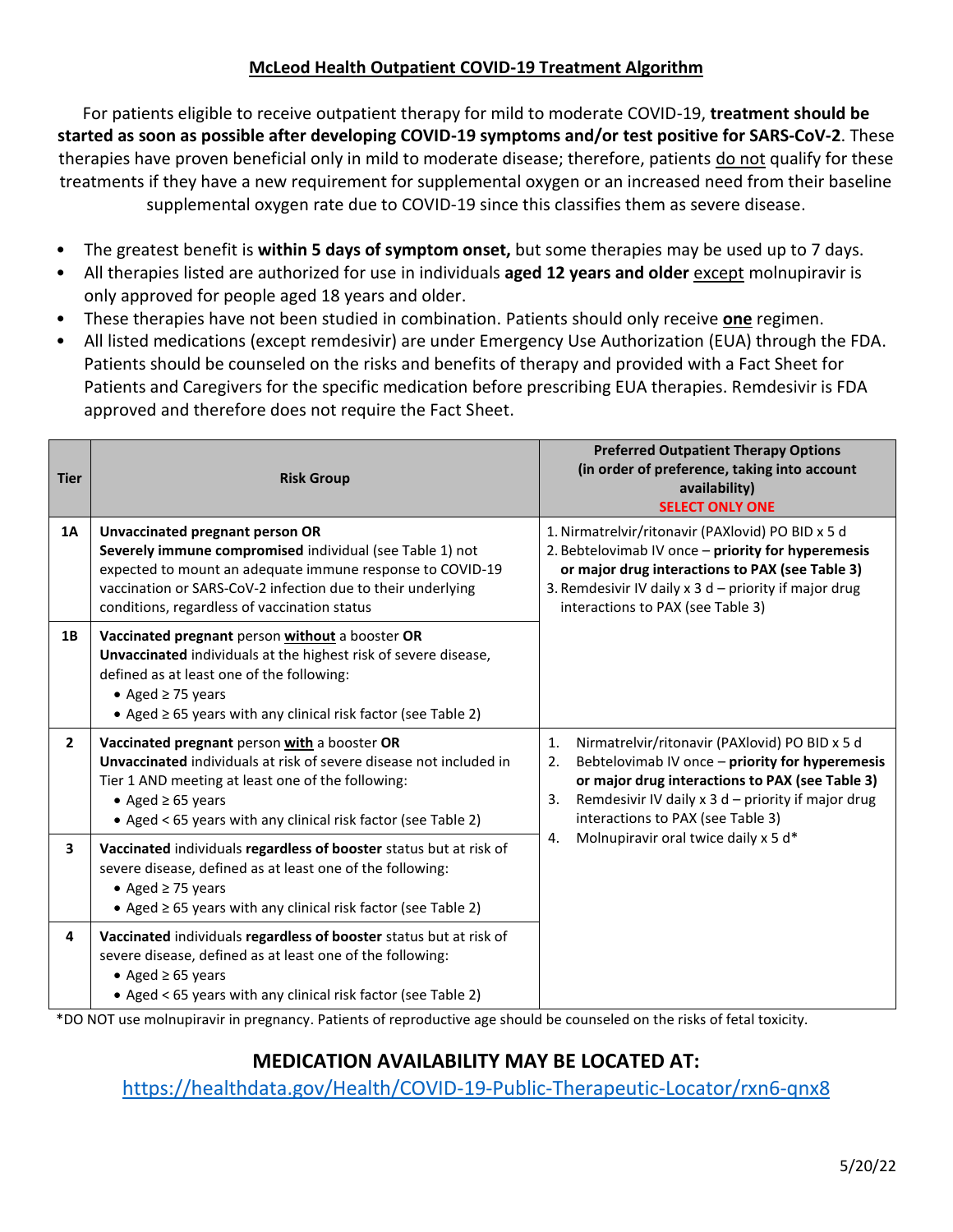#### **Supplemental Information:**

#### **Nirmatrelvir/ritonavir (Paxlovid) - FREE**

- **Dose:** Two 150 mg tablets of nirmatrelvir (300 mg total per dose) + one 100 mg tablet of ritonavir PO twice daily (dispensed from pharmacy in blister packs)
	- AVOID if creatinine clearance (CrCl) is less than 30 mL/min or end stage renal disease
	- CrCl between 30-59 mL/min: 1 tablet nirmatrelvir 150 mg + 1 tablet ritonavir 100 mg PO twice daily x 5 days
	- AVOID in patients with severe hepatic impairment
- **FDA EUA Indication:** 12+ years old weighing > 40 kg
	- **[Paxlovid Fact Sheet for Patients, Parents, and Caregivers](https://www.fda.gov/media/155051/download#:~:text=PAXLOVID%20is%20an%20investigational%20medicine,19%2C%20including%20hospitalization%20or%20death)**
- **Drug interaction screening is extremely important due to known major and potentially life-threatening drug interactions with ritonavir (se[e NIH Statement on Paxlovid Drug Interactions](https://www.covid19treatmentguidelines.nih.gov/therapies/statement-on-paxlovid-drug-drug-interactions/) for more information).**
- **EXECESS Pathway:** Prescriptions must be sent to SC DHEC-designated pharmacy (see therapeutic locator)

#### **Bebtelovimab**

- **Dose:** 175 mg IV push once
- **FDA EUA Indication:** 12+ years old weighing > 40 kg
	- Fact Sheet will be provided at infusion center
- **EXECESS Pathway: Patient referral to COVID infusion center by visiting [McLeodHealth.org](https://www.mcleodhealth.org/coronavirus/forms/infusion-forms/)**

#### **Remdesivir (Veklury)**

- **Dose:** 200 mg IV once x 1 day then 100 mg IV daily x 2 days (3 days total) ■ Avoid if CrCl < 30 mL/min, known hepatic disease or ALT > 10 x ULN
- **FDA Approved Indication:** 12+ years old weighing > 40 kg
- **Example 2 Access Pathway:** Patient referral to COVID infusion center by visiting [McLeodHealth.org](https://www.mcleodhealth.org/coronavirus/forms/infusion-forms/) (Only offered when monoclonal antibody not available)

#### **Molnupiravir (Lagevrio) - FREE**

- **Dose:** Four 200 mg tablets (800 mg total per dose) by mouth twice daily x 5 days
- **FDA EUA Indication:** 18+ years old
	- [Molnupiravir Fact Sheet for Patients and Caregivers](https://www.fda.gov/media/155055/download)
- DO NOT USE in pregnancy. Consider confirming negative pregnancy test.
- Patients of reproductive potential should be counseled to use a reliable method of contraception correctly and consistently for the 5-day duration of molnupiravir plus an additional 4 days after completing therapy for females and an additional 3 months for males with partners who may become pregnant.
- **EXECCES Pathway:** Prescriptions must be sent to SC DHEC-designated pharmacy (see therapeutic locator)

| Table 1. Severe Immune Compromising Conditions<br>• Within 1 year of receiving B cell-depleting therapies (e.g.,<br>rituximab, ocrelizumab, ofatumumab, alemtuzumab)<br>• Receiving Bruton tyrosine kinase inhibitors<br>• Chimeric antigen receptor T cell (CAR-T) recipients<br>• Post-hematopoietic cell transplant recipients who have chronic<br>graft versus host disease (GVHD) or who are taking<br>immunosuppressive medications for another indication             | • Hematologic malignancies on active therapy<br>• Lung transplant recipients, regardless of date of transplant<br>• Within 1 year of receiving a solid-organ transplant (other than<br>lung)<br>• Severe combined immunodeficiencies<br>• Untreated HIV with a CD4 cell count $<$ 50 cells/mm <sup>3</sup> |
|------------------------------------------------------------------------------------------------------------------------------------------------------------------------------------------------------------------------------------------------------------------------------------------------------------------------------------------------------------------------------------------------------------------------------------------------------------------------------|------------------------------------------------------------------------------------------------------------------------------------------------------------------------------------------------------------------------------------------------------------------------------------------------------------|
| Table 2. Clinical Risk Factors for Progression to Severe COVID-19<br>• Adult with BMI > 35 or pediatric patient > $85th$ percentile for<br>weight<br>• Immune compromising condition other than Tier 1 severe immune<br>compromising condition (listed in Table 1)<br>• Cancers other than Tier 1 hematologic malignancies (listed in Table<br>1)<br>• Diabetes mellitus, type 1 or 2<br>• Chronic kidney disease<br>• Chronic lung disease<br>• Neurodevelopmental disorder | • Cerebrovascular disease<br>• Chronic liver disease<br>• Heart condition<br>• Hypertension<br>• Medical-related technology dependence (e.g., tracheostomy,<br>gastrostomy)<br>• Sickle cell disease<br>• Smoking, current or former                                                                       |